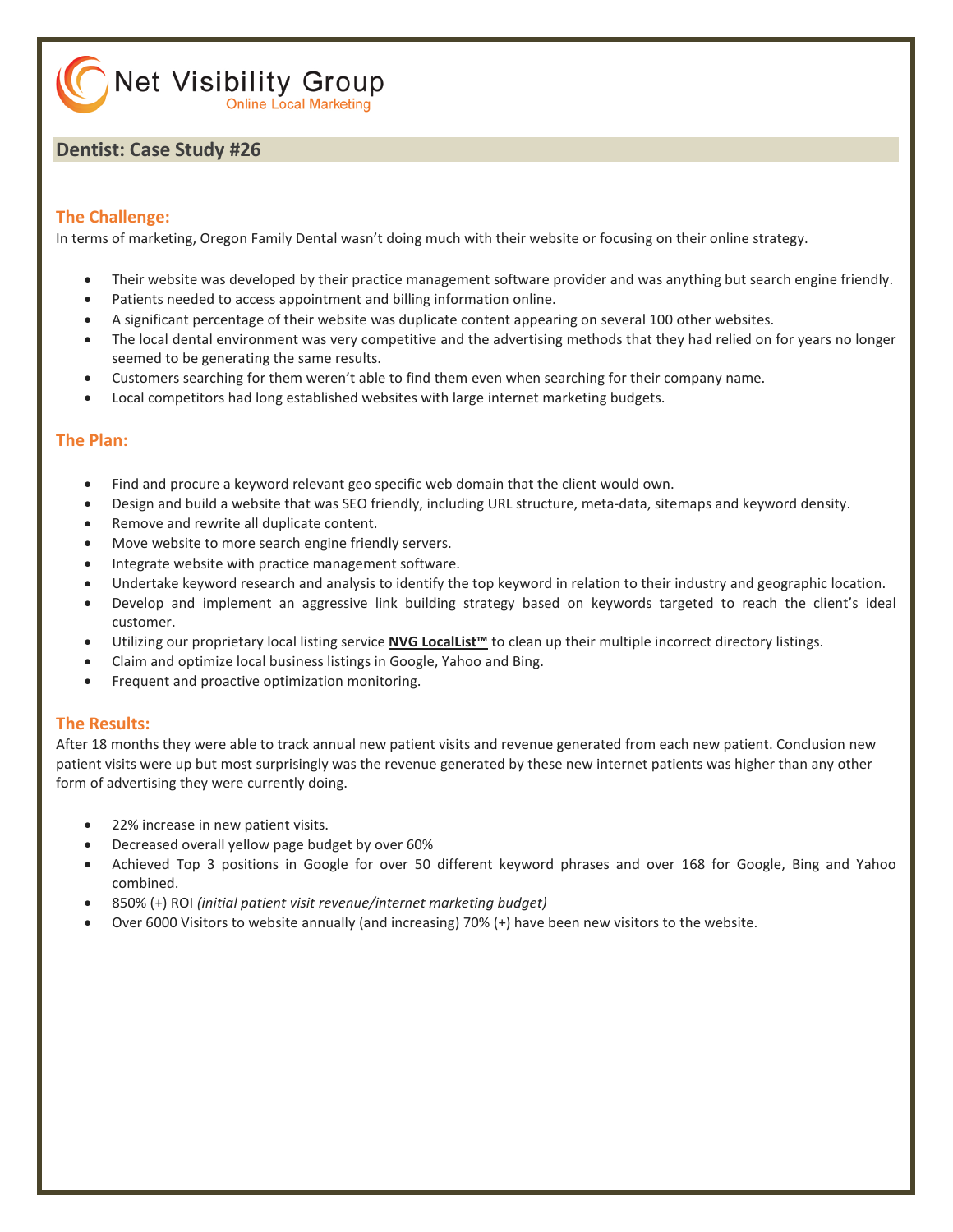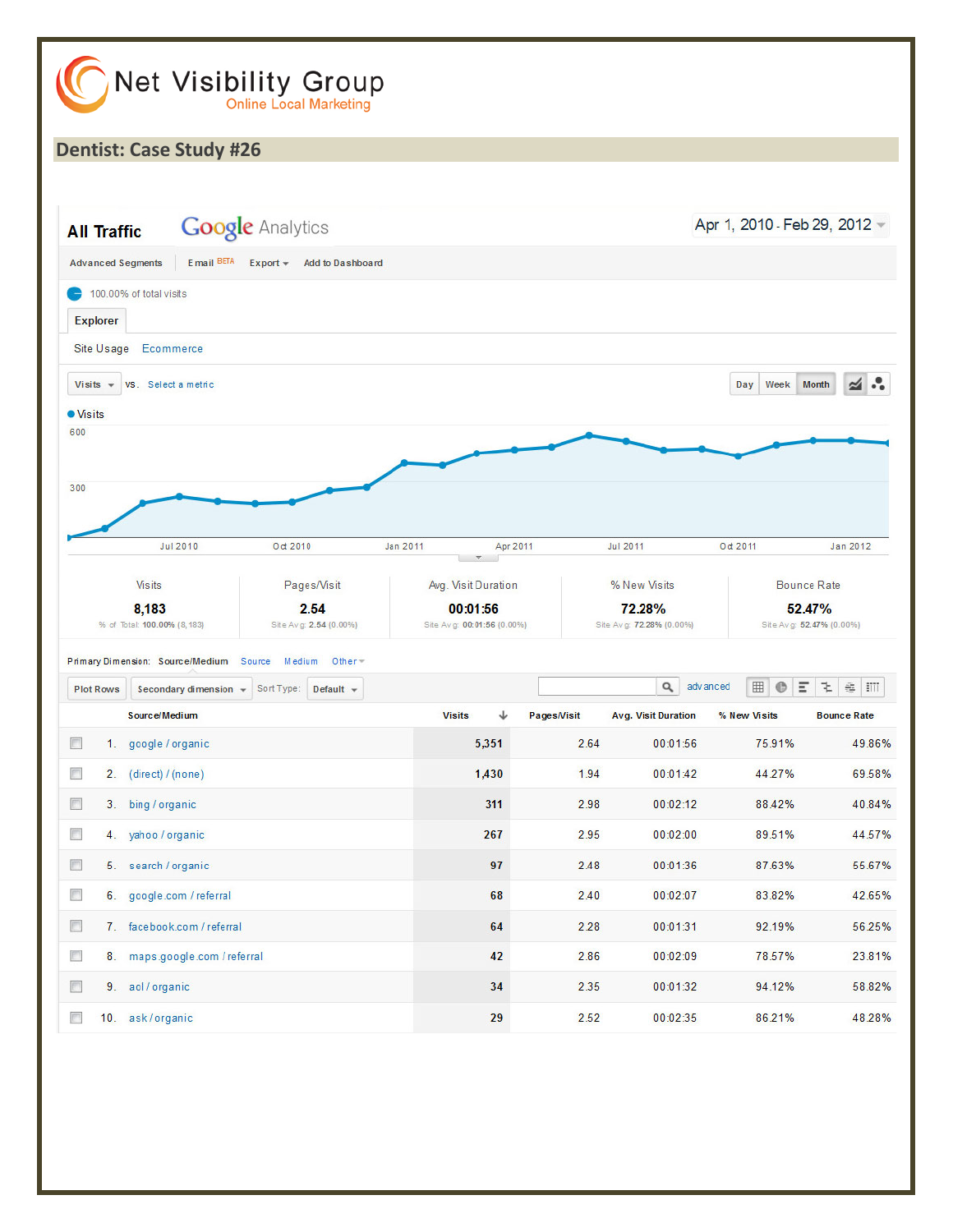#### **Dentist: Case Study #26**

#### **Increased Organic Search Visibility**

After the launch and implementation of the SEO strategy, Oregon Family Dental began to see marked improvement in overall search engine rankings across a wide range of targeted keyword phrases. The table below shows how they appeared in Google's search result for the associated keyword phrase after 18 months

| <b>Ranked 1st</b> |  |
|-------------------|--|
| In Top 3          |  |
| In Top 10         |  |

**Ranked 1st 105 rankings found for 62 keywords in 3 search engines**

168 rankings found for 82 keywords in 3 search engines **In Top 10 259 rankings found for 103 keywords in 3 search engines**

| <b>Keyword Phrase</b>                     | <b>Google Rank</b> | <b>Positions Moved in Google</b> |
|-------------------------------------------|--------------------|----------------------------------|
| affordable dental care in eugene          | $\mathbf{1}$       | 个25                              |
| affordable dental care in springfield or  | $\mathbf{1}$       | 个39                              |
| affordable dental eugene                  | $\mathbf{1}$       | 个76                              |
| affordable dental in eugene               | $\mathbf{1}$       | 个45                              |
| affordable dentist eugene or              | $\mathbf{1}$       | 个88                              |
| cheap dentistry springfield eugene or     | $\mathbf{1}$       | Up more than 100                 |
| dental appointment reserved forms         | $\mathbf{1}$       | Up more than 100                 |
| dentists eugene                           | $\mathbf{1}$       | 个65                              |
| dentists eugene or                        | $\mathbf{1}$       | 个20                              |
| dentists eugene oregon                    | $\mathbf{1}$       | Up more than 100                 |
| eugene dentist                            | $\mathbf{1}$       | 个20                              |
| eugene dentists                           | $\mathbf{1}$       | 个37                              |
| eugene or family dentists                 | $\mathbf{1}$       | 个72                              |
| eugene oregon family dental               | $\mathbf{1}$       | $^{\text{12}}$                   |
| eugene porcelian veneers                  | $\mathbf{1}$       | 个51                              |
| eugene tooth colored fillings             | $\mathbf{1}$       | 个33                              |
| free teeth whitening eugene, or           | $\mathbf{1}$       | 个74                              |
| low cost dentists in springfield oregon   | $\mathbf{1}$       | Up more than 100                 |
| oregon family dental                      | $\mathbf{1}$       | 个27                              |
| oregon family dental eugene               | $\mathbf{1}$       | $^{\text{11}}$                   |
| oregon family dental eugene oregon        | $\mathbf{1}$       | 个9                               |
| oregon family dentistry                   | $\mathbf{1}$       | 个24                              |
| springfield oregon dental crowns          | $\mathbf{1}$       | 个20                              |
| springfield oregon denture                | $\mathbf{1}$       | 个54                              |
| springfield oregon family dental          | $\mathbf{1}$       | 个69                              |
| springfield oregon porcelian veneers      | $\mathbf{1}$       | 个55                              |
| springfield oregon teeth bleeching        | $\mathbf{1}$       | 个15                              |
| springfield oregon tooth colored fillings | $\mathbf{1}$       | Up more than 100                 |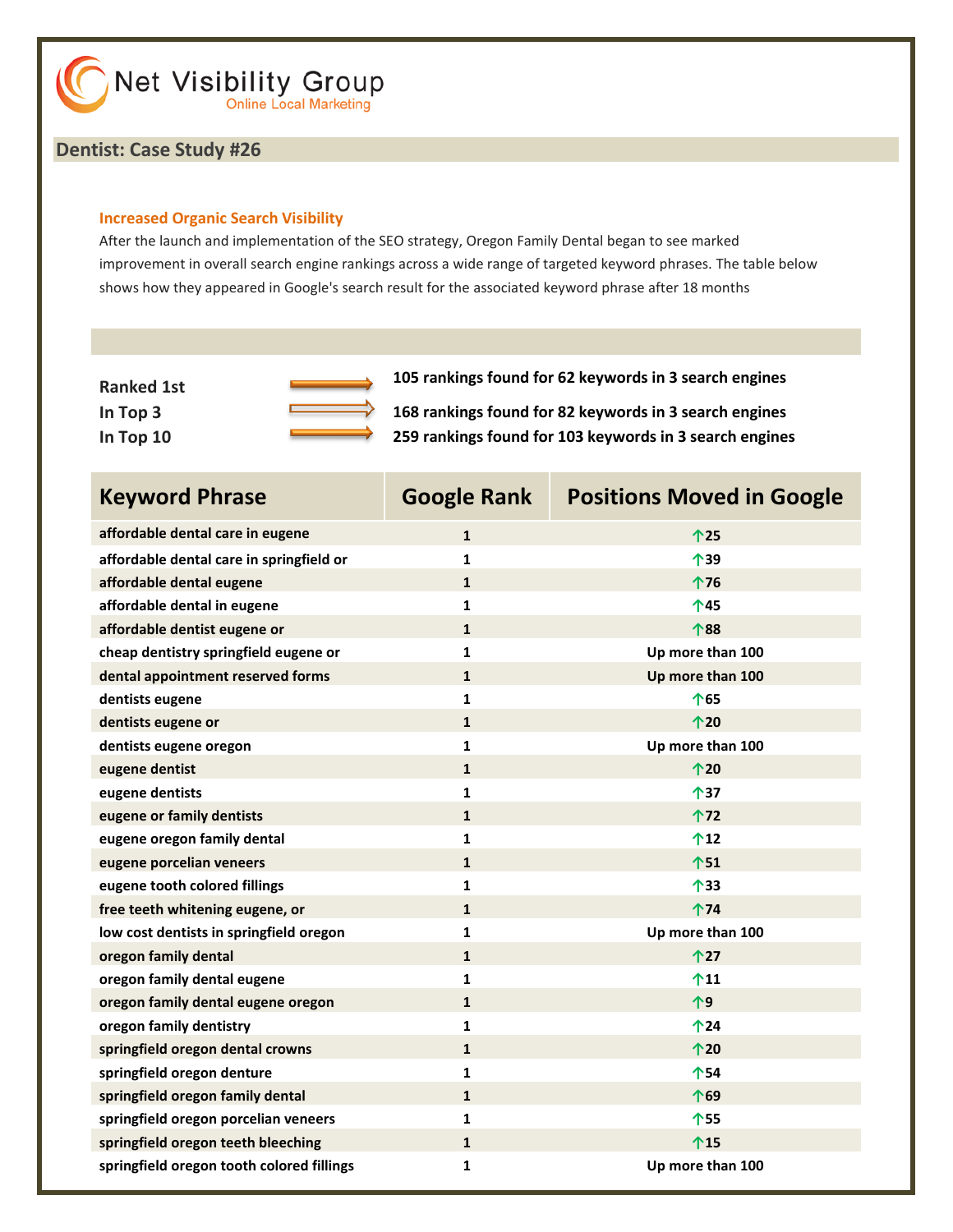| dental eugene                         | $\mathbf{2}$ | 个29              |
|---------------------------------------|--------------|------------------|
| dental offices in eugene oregon       | $\mathbf{2}$ | 个15              |
| dentist eugene                        | $\mathbf{2}$ | 个47              |
| dentist eugene oregon                 | 2            | $^{\text{13}}$   |
| dentist in eugene oregon              | $\mathbf{2}$ | $^{\text{17}}$   |
| dentistry in eugene                   | $\mathbf{2}$ | 个40              |
| dentists 97402                        | $\mathbf{2}$ | 个7               |
| dentists in eugene                    | $\mathbf{2}$ | $^{\text{126}}$  |
| dentists in eugene or                 | $\mathbf{2}$ | 个25              |
| dentists in eugene oregon             | $\mathbf{2}$ | 个81              |
| dentists in eugene, or                | $\mathbf{2}$ | 个26              |
| eugene affordable dental treatment    | $\mathbf{2}$ | 个25              |
| eugene dental                         | $\mathbf{2}$ | 个59              |
| eugene gum disease treatment          | $\mathbf{2}$ | Up more than 100 |
| eugene oregon wisdom teeth removal    | $\mathbf{2}$ | Up more than 100 |
| eugene springfield dental offices     | 2            | $^{\text{14}}$   |
| family dentist eugene, or             | $\mathbf{2}$ | 个32              |
| springfield oregon dental offices     | 2            | 个75              |
| springfield oregon oral surgery       | $\mathbf{2}$ | 个53              |
| affordable dental care in springfield | 3            | Up more than 100 |
| cosmetic dental eugene oregon         | 3            | $^{\text{17}}$   |
| cosmetic dentistry eugene oregon      | 3            | $^{\text{16}}$   |
| dentists, west eugene oregon          | 3            | 个86              |
| eugene cosmetic dentist               | 3            | $^{\text{126}}$  |
| eugene cosmetic dentistry             | 3            | 个30              |
| eugene dental surgons                 | 3            | $^{\text{127}}$  |
| eugene oregon cosmetic dental         | 3            | $^{\text{16}}$   |
| eugene oregon dental appointment      | 3            | 个98              |
| eugene oregon dental discount         | 3            | 个83              |
| eugene oregon dental offices          | 3            | 个19              |
| eugene oregon teeth bleeching         | 3            | Up more than 100 |
| eugene oregon teeth whitening         | 3            | 个32              |
| teeth whitening eugene oregon         | 3            | $^{\text{19}}$   |
| dental office west eugene or          | 4            | 个99              |
| gentle dentist eugene oregon          | 4            | 个91              |
| oral surgeon eugene                   | 4            | 个52              |
| oral surgeons eugene or               | 4            | Up more than 100 |
| periodontist eugene oregon            | 4            | Up more than 100 |
| dentist springfield oregon            | 5            | 个25              |
| dentistry in springfield oregon       | 5            | $^{\text{11}}$   |
| dentists in springfield oregon        | 5            | 个22              |
|                                       |              |                  |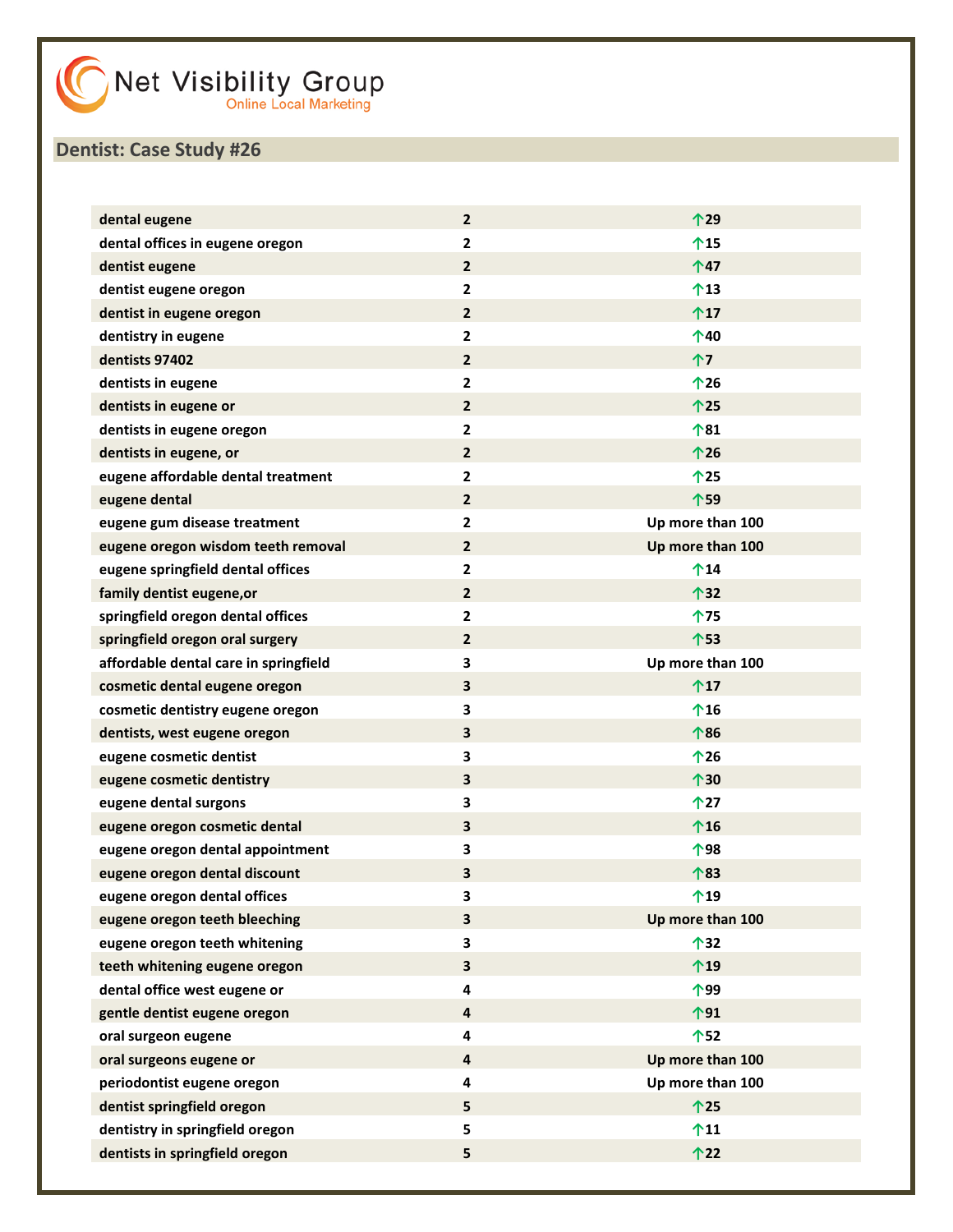| dentists springfield oregon           | 5 | $^{\text{14}}$ |
|---------------------------------------|---|----------------|
| eugene dental crowns                  | 5 | 个80            |
| eugene teeth whiteing                 | 5 | $^{\text{13}}$ |
| oral surgeon in eugene                | 5 | 个50            |
| springfield or tooth colored fillings | 5 | $^{\text{12}}$ |
| springfield oregon dental             | 5 | 个54            |
| springfield oregon dental appointment | 5 | 个68            |
| springfield oregon dentist            | 5 | 个65            |
| springfield oregon dentists           | 5 | 个43            |
| springfield tooth colored fillings    | 5 | 个30            |
| dental springfield oregon             | 6 | $^{\text{11}}$ |
| eugene root canal                     | 6 | 个91            |
| springfield gum disease treatment     | 6 | 个66            |
| springfield oregon cosmetic dental    | 6 | 个29            |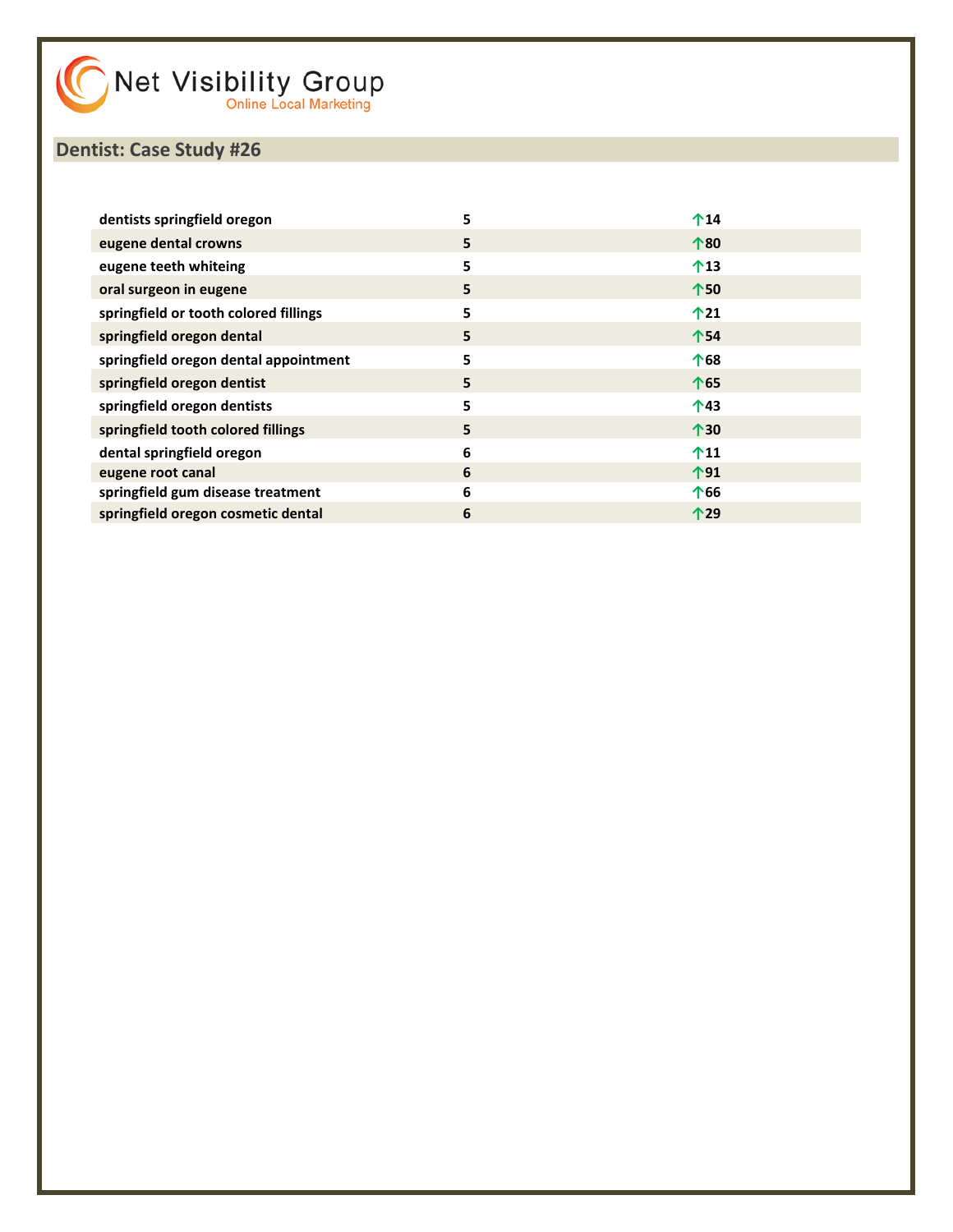

| <b>Keyword</b>                            | <b>Visits</b> | Pages/Visit | <b>Avg. Visit Duration</b> | % New Visits | <b>Bounce Rate</b> |
|-------------------------------------------|---------------|-------------|----------------------------|--------------|--------------------|
| oregon family dental                      | 848           | 2.55        | 0:01:53                    | 62.97%       | 51.77%             |
| (not provided)                            | 286           | 2.45        | 0:01:27                    | 77.97%       | 50.35%             |
| dentist eugene oregon                     | 189           | 3.12        | 0:02:55                    | 87.30%       | 41.80%             |
| affordable dental in eugene               | 125           | 1.11        | 0:00:03                    | 1.60%        | 98.40%             |
| dentists eugene oregon                    | 110           | 2.95        | 0:02:57                    | 84.55%       | 42.73%             |
| eugene dentist                            | 110           | 2.88        | 0:02:47                    | 71.82%       | 40.91%             |
| teeth whitening eugene oregon             | 107           | 2.73        | 0:01:38                    | 88.79%       | 39.25%             |
| oregon family dental eugene oregon        | 100           | 2.65        | 0:02:37                    | 82.00%       | 43.00%             |
| dentist eugene                            | 89            | 2.63        | 0:01:54                    | 84.27%       | 48.31%             |
| oregon family dental eugene or            | 87            | 2.29        | 0:00:56                    | 80.46%       | 55.17%             |
| reviews of dr john park dds eugene oregon | 69            | 1.12        | 0:00:58                    | 0.00%        | 89.86%             |
| eugene dentists                           | 64            | 2.67        | 0:02:40                    | 93.75%       | 37.50%             |
| dentist in eugene oregon                  | 57            | 3.3         | 0:02:59                    | 82.46%       | 38.60%             |
| dentist eugene or                         | 52            | 3           | 0:01:45                    | 80.77%       | 40.38%             |
| oregon family dental eugene               | 51            | 2.75        | 0:01:40                    | 80.39%       | 39.22%             |
| oral surgeons eugene oregon               | 41            | 2.32        | 0:01:07                    | 90.24%       | 43.90%             |
| dentists in eugene oregon                 | 39            | 3.15        | 0:01:58                    | 92.31%       | 43.59%             |
| www.oregonfamilydental.org                | 38            | 1.47        | 0:00:22                    | 10.53%       | 78.95%             |
| cheap dentist eugene oregon               | 35            | 2.4         | 0:01:20                    | 85.71%       | 57.14%             |
| dentists eugene or                        | 27            | 2.37        | 0:01:16                    | 77.78%       | 48.15%             |
| dentists eugene                           | 25            | 2.04        | 0:00:57                    | 84.00%       | 64.00%             |
| eugene oregon dentists                    | 25            | 2.6         | 0:01:36                    | 92.00%       | 40.00%             |
| eugene family dental                      | 24            | 2.67        | 0:02:30                    | 83.33%       | 41.67%             |
|                                           |               |             |                            |              |                    |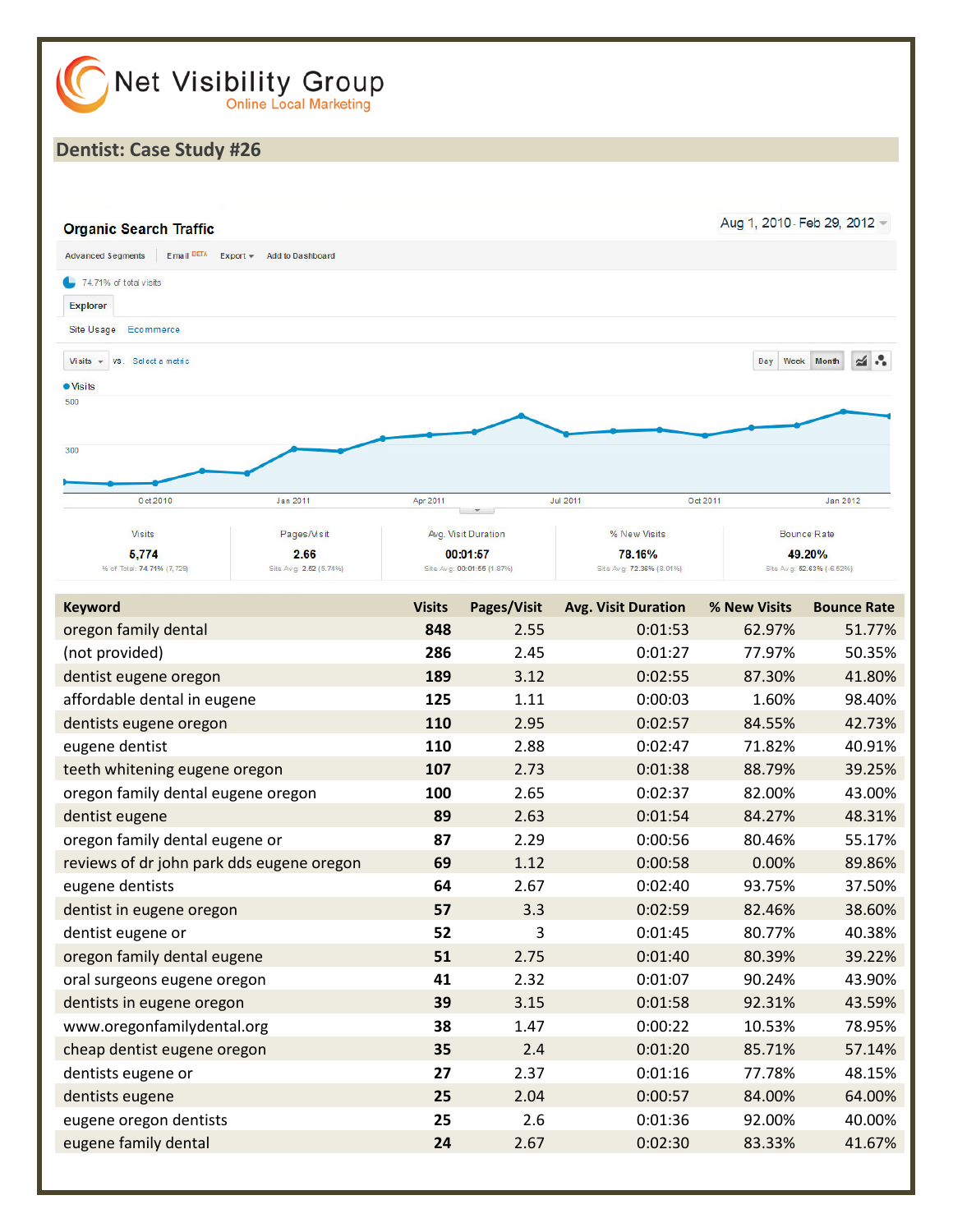| oregonfamilydental.org               | 23        | 3.78 | 0:03:25 | 91.30%  | 4.35%  |
|--------------------------------------|-----------|------|---------|---------|--------|
| john park dds eugene                 | 22        | 3.73 | 0:03:11 | 40.91%  | 36.36% |
| oregon family dentistry              | 21        | 2.57 | 0:00:45 | 85.71%  | 66.67% |
| cheap dentist in eugene oregon       | 20        | 2.85 | 0:03:50 | 80.00%  | 55.00% |
| oral surgeon eugene oregon           | 20        | 2.05 | 0:01:24 | 95.00%  | 60.00% |
| oregon family dental pc              | 20        | 4.5  | 0:05:58 | 70.00%  | 15.00% |
| eugene oregon dentist                | 19        | 3.26 | 0:03:45 | 84.21%  | 42.11% |
| oregon family dentist                | 17        | 2.18 | 0:02:03 | 82.35%  | 41.18% |
| dentures eugene springfield          | 16        | 1.81 | 0:00:21 | 18.75%  | 81.25% |
| dr park eugene oregon                | 16        | 2.19 | 0:00:41 | 37.50%  | 62.50% |
| eugene dental                        | 16        | 2.88 | 0:00:46 | 93.75%  | 43.75% |
| affordable dental eugene             | 15        | 2.53 | 0:01:26 | 93.33%  | 66.67% |
| affordable dental eugene or          | 15        | 2.93 | 0:01:19 | 80.00%  | 60.00% |
| affordable dentist eugene oregon     | 14        | 2.64 | 0:02:10 | 71.43%  | 57.14% |
| dr park dentist eugene oregon        | 14        | 3    | 0:01:28 | 78.57%  | 35.71% |
| endodontist eugene oregon            | 14        | 2.5  | 0:02:04 | 100.00% | 35.71% |
| oral surgeons in eugene oregon       | 14        | 2.36 | 0:03:43 | 100.00% | 35.71% |
| dentists in eugene                   | 13        | 2.54 | 0:02:11 | 84.62%  | 53.85% |
| dentists in eugene or                | 13        | 2.54 | 0:01:57 | 84.62%  | 61.54% |
| oral surgeon eugene or               | 13        | 2.31 | 0:01:11 | 100.00% | 61.54% |
| teeth whitening                      | 13        | 2.46 | 0:00:48 | 100.00% | 38.46% |
| affordable dental eugene oregon      | 12        | 3.08 | 0:03:59 | 66.67%  | 41.67% |
| cosmetic dentistry eugene oregon     | 12        | 3.33 | 0:00:48 | 75.00%  | 50.00% |
| dental offices in eugene oregon      | 12        | 2.67 | 0:01:01 | 75.00%  | 41.67% |
| dentist                              | 12        | 4.33 | 0:05:24 | 75.00%  | 33.33% |
| dentist in eugene or                 | 12        | 3.08 | 0:01:24 | 75.00%  | 41.67% |
| dental office policies               | 11        | 1.82 | 0:00:11 | 100.00% | 63.64% |
| eugene oregon dental                 | 11        | 4.73 | 0:02:28 | 100.00% | 54.55% |
| eugene oregon teeth whitening        | 11        | 1.64 | 0:00:18 | 63.64%  | 45.45% |
| john park dentist eugene             | 11        | 2.55 | 0:01:39 | 72.73%  | 45.45% |
| oral surgeons eugene or              | 11        | 3.55 | 0:07:17 | 81.82%  | 36.36% |
| affordable dental care eugene orgeon | 10        | 1.3  | 0:01:58 | 10.00%  | 80.00% |
| john park dds oregon                 | 10        | 4.1  | 0:03:29 | 20.00%  | 50.00% |
| teeth whitening in eugene oregon     | 10        | 2.4  | 0:02:51 | 100.00% | 30.00% |
| cheap dentist eugene or              | 9         | 2    | 0:04:41 | 66.67%  | 55.56% |
| john park dentist eugene oregon      | 9         | 1.89 | 0:01:03 | 55.56%  | 44.44% |
| low cost dental eugene               | 9         | 1.44 | 0:01:01 | 100.00% | 66.67% |
| oregon family dental dr park         | 9         | 3.22 | 0:00:34 | 88.89%  | 44.44% |
| teeth whitening eugene or            | 9         | 4.44 | 0:06:09 | 100.00% | 0.00%  |
| dental offices eugene oregon         | $\pmb{8}$ | 2.38 | 0:00:37 | 100.00% | 50.00% |
| dental surgeons eugene oregon        | 8         | 1.62 | 0:00:12 | 25.00%  | 87.50% |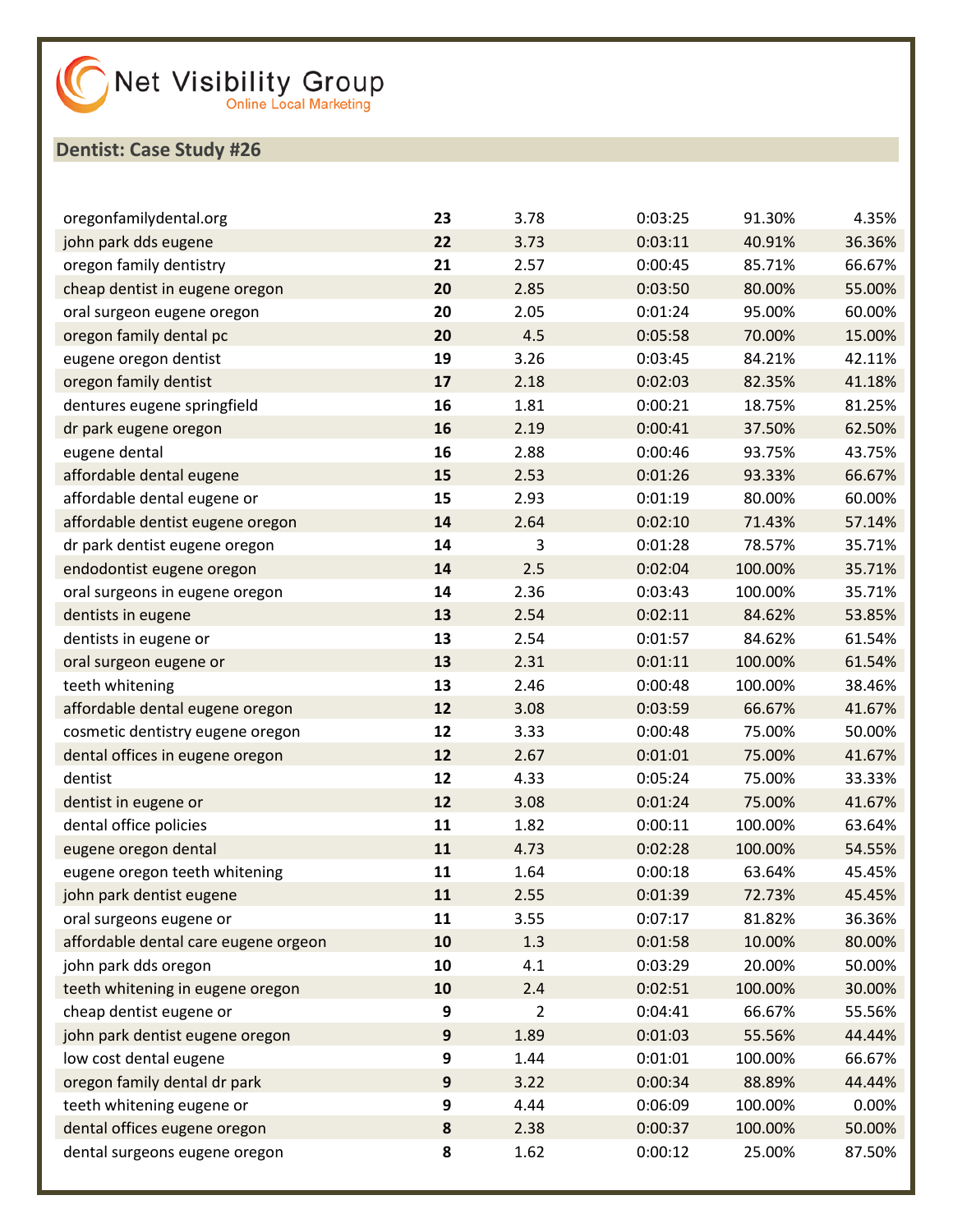| dentist eugene, or                | 8                       | 3.12           | 0:04:26 | 62.50%  | 37.50%  |
|-----------------------------------|-------------------------|----------------|---------|---------|---------|
| eugene or dentists                | 8                       | 4              | 0:03:18 | 100.00% | 37.50%  |
| eugene oral surgeons              | 8                       | 4.5            | 0:02:58 | 100.00% | 12.50%  |
| eugene springfield dentures       | 8                       | 3.38           | 0:01:54 | 12.50%  | 75.00%  |
| eugene teeth whitening            | 8                       | 2.38           | 0:00:34 | 100.00% | 25.00%  |
| jennifer harr dmd                 | 8                       | 2.38           | 0:00:42 | 87.50%  | 50.00%  |
| oral surgeon                      | 8                       | 1.62           | 0:02:39 | 75.00%  | 62.50%  |
| cheap dental in eugene or         | 7                       | 5.14           | 0:03:17 | 57.14%  | 14.29%  |
| dentist in eugene, or             | $\overline{\mathbf{z}}$ | 2.43           | 0:01:17 | 57.14%  | 57.14%  |
| dentists eugene, or               | $\overline{\mathbf{z}}$ | 4.57           | 0:03:20 | 42.86%  | 28.57%  |
| dr park dentist                   | $\overline{\mathbf{z}}$ | 1.29           | 0:00:41 | 42.86%  | 71.43%  |
| dr. john parks eugene oregon      | $\overline{\mathbf{z}}$ | 1.86           | 0:00:57 | 28.57%  | 57.14%  |
| eugene or dentist                 | $\overline{\mathbf{z}}$ | $\overline{2}$ | 0:00:41 | 57.14%  | 57.14%  |
| eugene oregon oral surgeons       | 7                       | 2              | 0:00:48 | 100.00% | 42.86%  |
| family dental oregon              | 7                       | 2.43           | 0:00:51 | 85.71%  | 42.86%  |
| oregon family dental eugene, or   | 7                       | 2.29           | 0:01:03 | 100.00% | 28.57%  |
| periodontist eugene oregon        | 7                       | 3.71           | 0:03:21 | 100.00% | 57.14%  |
| cheap dentists in eugene oregon   | 6                       | 3.17           | 0:02:34 | 83.33%  | 33.33%  |
| dental care eugene oregon         | 6                       | 3.5            | 0:01:15 | 83.33%  | 33.33%  |
| dentist oregon                    | 6                       | 7.17           | 0:08:26 | 100.00% | 66.67%  |
| dentist springfield oregon        | 6                       | 1.33           | 0:00:14 | 100.00% | 83.33%  |
| dr park oregon family dental      | 6                       | 3              | 0:03:42 | 33.33%  | 33.33%  |
| eugene dental care                | 6                       | 2.17           | 0:04:07 | 50.00%  | 33.33%  |
| eugene oregon                     | 6                       | 1.33           | 0:00:05 | 100.00% | 66.67%  |
| family dental eugene              | 6                       | 1.67           | 0:03:49 | 66.67%  | 33.33%  |
| john park eugene oregon           | 6                       | 5.17           | 0:03:23 | 50.00%  | 50.00%  |
| low cost dental eugene oregon     | 6                       | $\overline{2}$ | 0:00:30 | 100.00% | 50.00%  |
| oral surgeon eugene               | 6                       | 3              | 0:00:50 | 100.00% | 50.00%  |
| oregon family dental, eugene or   | 6                       | 2.17           | 0:02:19 | 33.33%  | 66.67%  |
| oregon family dental, eugene, or  | 6                       | 1.83           | 0:00:49 | 100.00% | 50.00%  |
| site:oregonfamilydental.org       | 6                       | 3.83           | 0:08:01 | 16.67%  | 50.00%  |
| teeth whitening eugene            | 6                       | 3.33           | 0:02:39 | 100.00% | 33.33%  |
| teeth whitening in eugene         | 6                       | 3.83           | 0:01:01 | 83.33%  | 16.67%  |
| teeth whitening in eugene or      | 6                       | 4.17           | 0:06:08 | 100.00% | 0.00%   |
| 877-608-7501                      | 5                       | $\mathbf{1}$   | 0:00:00 | 100.00% | 100.00% |
| affordable dentists eugene oregon | 5                       | 6.8            | 0:05:54 | 40.00%  | 40.00%  |
| best dentist in eugene oregon     | 5                       | 1.8            | 0:00:32 | 100.00% | 60.00%  |
| cheap dentist in oregon           | 5                       | 4.2            | 0:01:23 | 100.00% | 60.00%  |
| dental                            | 5                       | $\overline{2}$ | 0:00:37 | 100.00% | 40.00%  |
| dental emergency                  | 5                       | $\mathbf{1}$   | 0:00:00 | 100.00% | 100.00% |
| dental eugene oregon              | 5                       | $\overline{4}$ | 0:02:49 | 80.00%  | 40.00%  |
|                                   |                         |                |         |         |         |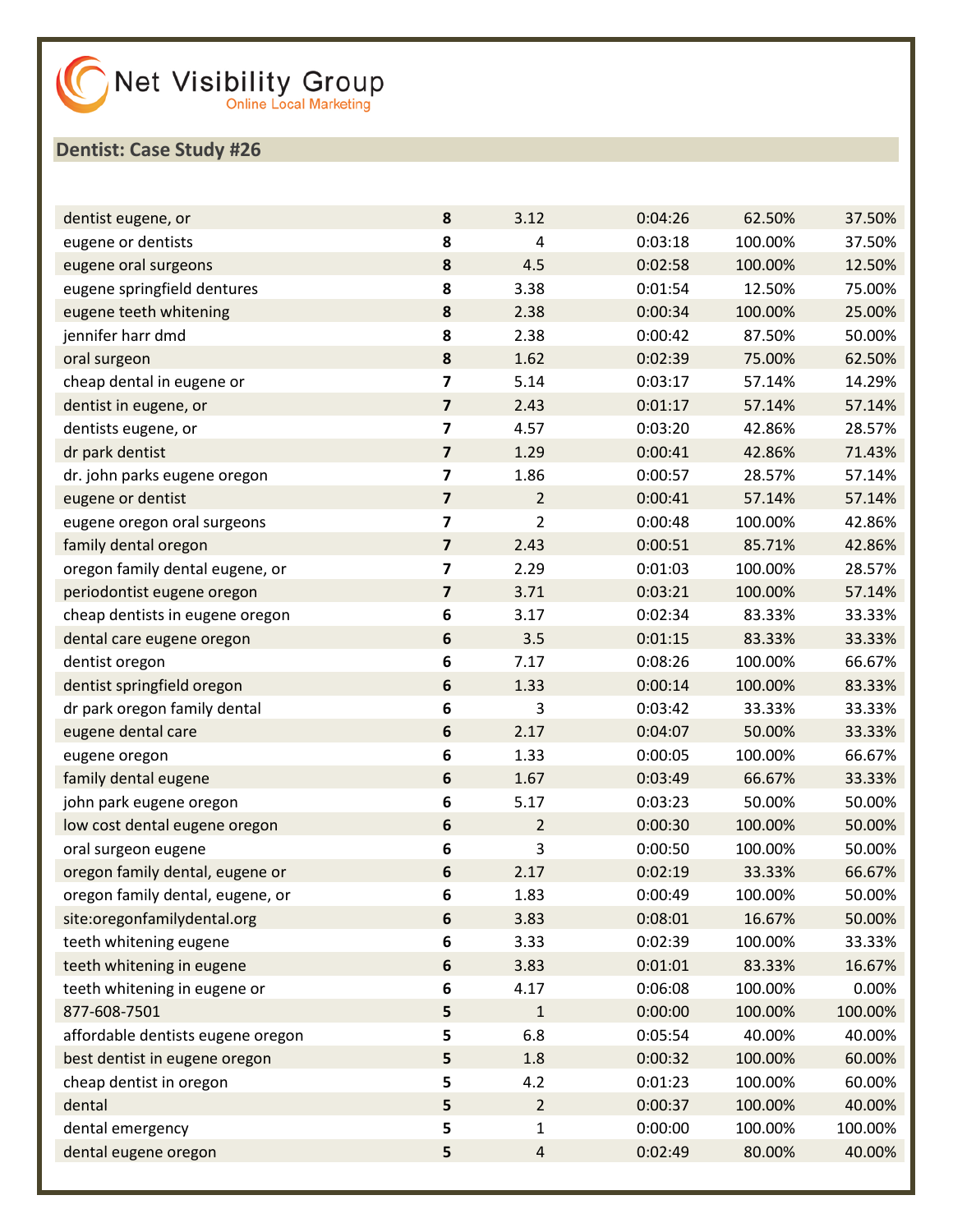| dentist 97402                                | 5         | 6.4            | 0:03:46 | 100.00% | 20.00% |
|----------------------------------------------|-----------|----------------|---------|---------|--------|
| dentist in springfield or                    | 5         | 3.6            | 0:03:12 | 40.00%  | 20.00% |
| dentist, eugene or                           | 5         | 3.4            | 0:02:35 | 40.00%  | 60.00% |
| discount dentist eugene, or                  | 5         | 3.4            | 0:01:28 | 20.00%  | 0.00%  |
| dr park dentist eugene                       | 5         | 2.8            | 0:00:57 | 100.00% | 20.00% |
| dr. park dentist eugene oregon               | 5         | 1.8            | 0:02:54 | 80.00%  | 60.00% |
| eugene dental offices                        | 5         | 1.2            | 0:00:21 | 100.00% | 80.00% |
| eugene family dentistry                      | 5         | 6.8            | 0:05:35 | 80.00%  | 20.00% |
| eugene, or dentist                           | 5         | 3              | 0:00:21 | 100.00% | 60.00% |
| free dental care eugene oregon               | 5         | 2.6            | 0:01:07 | 100.00% | 60.00% |
| john park oregon dental care                 | 5         | 1.8            | 0:05:53 | 20.00%  | 40.00% |
| john park, dds eugene                        | 5         | 1.8            | 0:02:59 | 20.00%  | 80.00% |
| oregon dental eugene oregon                  | 5         | 1.6            | 0:00:15 | 100.00% | 60.00% |
| oregon dental eugene oregon chambers         | 5         | 1.2            | 0:00:10 | 0.00%   | 80.00% |
| oregon dentists                              | 5         | 1.4            | 0:00:05 | 80.00%  | 80.00% |
| springfield oregon dentist                   | 5         | 2.2            | 0:04:46 | 80.00%  | 80.00% |
| affordable dentist eugene                    | 4         | 2.75           | 0:00:59 | 75.00%  | 0.00%  |
| affordable dentist in eugene oregon          | 4         | 5.75           | 0:01:47 | 75.00%  | 25.00% |
| affordable dentistry eugene                  | 4         | 5.5            | 0:02:15 | 75.00%  | 0.00%  |
| affordable eugene dentist                    | 4         | 2.5            | 0:06:45 | 75.00%  | 50.00% |
| cheap dental eugene                          | 4         | 1.5            | 0:00:10 | 75.00%  | 50.00% |
| cheap dentists eugene oregon                 | 4         | 3.75           | 0:05:01 | 75.00%  | 25.00% |
| dental eugene or                             | 4         | 2.5            | 0:01:00 | 75.00%  | 25.00% |
| dentist eugene park                          | 4         | $\overline{2}$ | 0:00:27 | 50.00%  | 50.00% |
| dentist in springfield oregon                | 4         | 3.5            | 0:02:23 | 100.00% | 50.00% |
| dentist office open on weekend eugene oregon | $\pmb{4}$ | 1.25           | 0:00:03 | 0.00%   | 75.00% |
| dentist offices in eugene oregon             | 4         | $\overline{2}$ | 0:00:35 | 50.00%  | 75.00% |
| dentists barger eugene or                    | 4         | 1.5            | 0:00:21 | 25.00%  | 75.00% |
| dentists chambers eugene or                  | 4         | 3.25           | 0:05:01 | 25.00%  | 75.00% |
| dentists in eugene, or                       | 4         | 2.25           | 0:01:51 | 100.00% | 50.00% |
| dentists, eugene, or                         | 4         | 1.25           | 0:00:03 | 100.00% | 75.00% |
| dentures eugene or                           | $\pmb{4}$ | 5.25           | 0:05:13 | 50.00%  | 25.00% |
| dentures eugene oregon                       | 4         | 2.25           | 0:00:43 | 100.00% | 50.00% |
| dr jennifer harr eugene                      | $\pmb{4}$ | 2.25           | 0:00:15 | 75.00%  | 75.00% |
| dr john park eugene                          | 4         | 2.25           | 0:00:32 | 100.00% | 25.00% |
| dr park eugene dentist                       | $\pmb{4}$ | 2.75           | 0:00:58 | 50.00%  | 25.00% |
| dr parks dentist eugene                      | 4         | 1.75           | 0:00:16 | 100.00% | 75.00% |
| dr. park dentist eugene                      | 4         | 3              | 0:01:46 | 75.00%  | 75.00% |
| emergency dental eugene oregon               | 4         | $\overline{2}$ | 0:04:32 | 100.00% | 75.00% |
| endodontist eugene                           | $\pmb{4}$ | $\overline{2}$ | 0:01:55 | 100.00% | 75.00% |
| eugene oregon dental offices                 | 4         | 2.25           | 0:00:18 | 100.00% | 25.00% |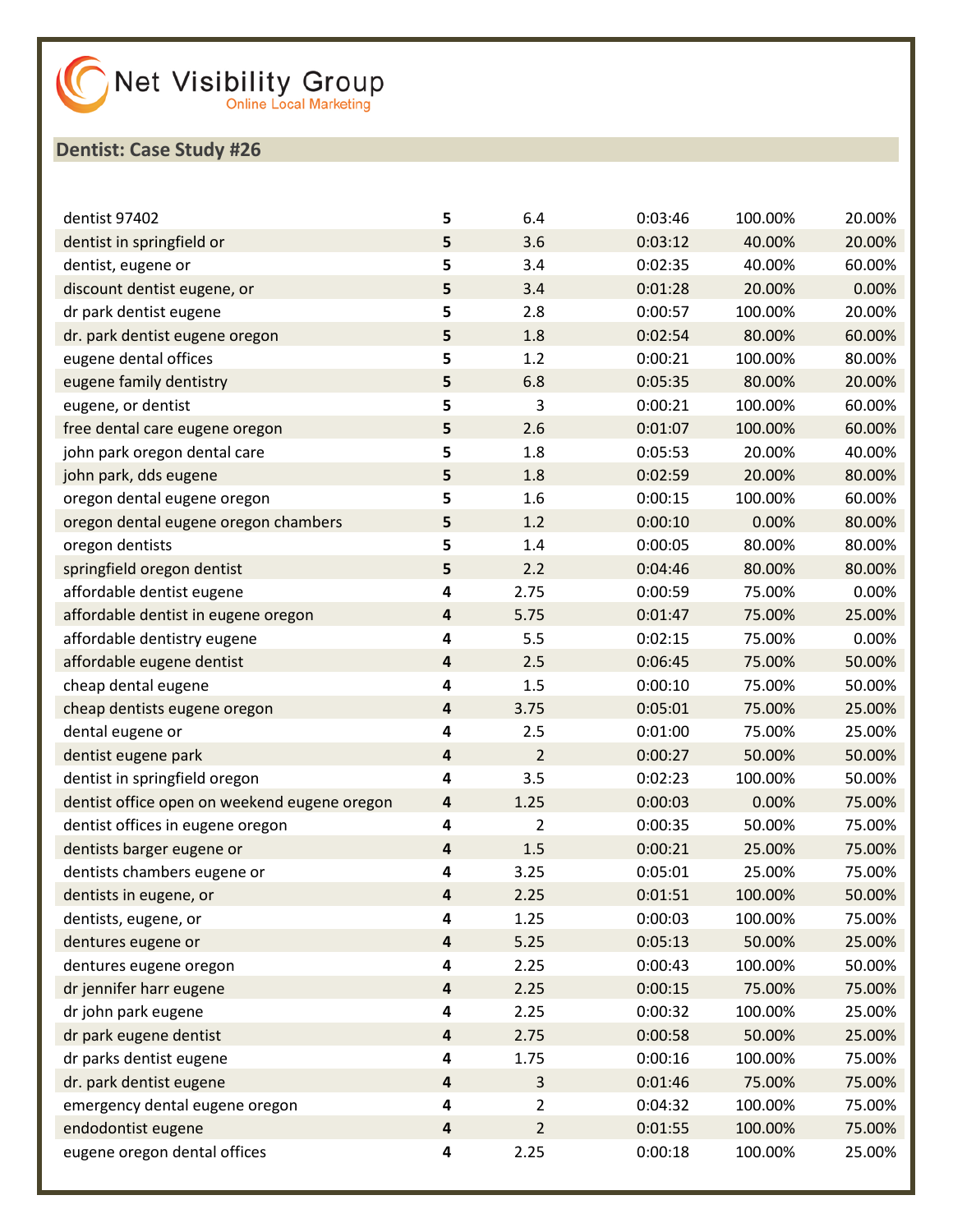| eugene springfield dentist                | 4                       | 2.25           | 0:00:38 | 75.00%  | 50.00%  |
|-------------------------------------------|-------------------------|----------------|---------|---------|---------|
| family dental eugene oregon               | 4                       | 2.75           | 0:06:19 | 100.00% | 25.00%  |
| family dentist eugene                     | 4                       | 2.25           | 0:02:09 | 100.00% | 25.00%  |
| family dentists eugene oregon             | 4                       | 10.75          | 0:06:45 | 50.00%  | 25.00%  |
| free dental clinic eugene oregon          | 4                       | 4.75           | 0:06:07 | 75.00%  | 0.00%   |
| free teeth whitening eugene oregon        | 4                       | 4.75           | 0:01:33 | 100.00% | 25.00%  |
| jennifer harr eugene                      | 4                       | 1.25           | 0:05:19 | 50.00%  | 75.00%  |
| john park dentist eugene or               | 4                       | 3              | 0:01:59 | 100.00% | 25.00%  |
| john park, dds 541-344-7900               | 4                       | 2.25           | 0:00:54 | 25.00%  | 75.00%  |
| low cost dentist eugene or                | 4                       | 2.5            | 0:05:16 | 100.00% | 25.00%  |
| low cost dentist eugene oregon            | 4                       | $\overline{2}$ | 0:01:20 | 100.00% | 50.00%  |
| low cost dentist in eugene oregon         | 4                       | 2              | 0:01:13 | 100.00% | 50.00%  |
| low cost dentistry eugene oregon          | 4                       | 3.25           | 0:03:00 | 100.00% | 25.00%  |
| oral surgeons eugene                      | 4                       | 2.75           | 0:01:33 | 25.00%  | 50.00%  |
| oral surgeons eugene, oregon              | 4                       | 3.5            | 0:01:09 | 100.00% | 25.00%  |
| oregon familu dental                      | 4                       | 2              | 0:00:09 | 0.00%   | 50.00%  |
| oregon family dental park                 | 4                       | 3.25           | 0:01:02 | 75.00%  | 50.00%  |
| oregon family dental pc eugene or         | 4                       | 3.25           | 0:01:10 | 50.00%  | 0.00%   |
| oregon family dental.org                  | 4                       | 4.25           | 0:03:46 | 100.00% | 25.00%  |
| oregonfamilydental                        | 4                       | 3.75           | 0:02:04 | 100.00% | 0.00%   |
| springfield dentist                       | 4                       | 2.25           | 0:00:48 | 100.00% | 25.00%  |
| springfield oregon dentists               | 4                       | 1.75           | 0:00:28 | 100.00% | 75.00%  |
| wisdom teeth removal eugene               | 4                       | 2.5            | 0:00:41 | 100.00% | 50.00%  |
| wisdom teeth removal eugene or            | 4                       | 4.5            | 0:02:19 | 75.00%  | 25.00%  |
| wisdom teeth removal eugene oregon        | 4                       | 1.5            | 0:01:09 | 100.00% | 50.00%  |
| affordable dental care eugene oregon      | 3                       | 4.33           | 0:03:42 | 100.00% | 66.67%  |
| affordable dental eugene, or              | 3                       | 2.67           | 0:01:03 | 66.67%  | 33.33%  |
| affordable dentist eugene or              | 3                       | 1.67           | 0:00:32 | 100.00% | 66.67%  |
| affordable dentists eugene or             | 3                       | 3              | 0:02:02 | 100.00% | 0.00%   |
| afordable emergency dental eugene oregon  | 3                       | 1.33           | 0:00:42 | 33.33%  | 66.67%  |
| best dentist eugene oregon                | $\overline{\mathbf{3}}$ | 1.67           | 0:01:33 | 100.00% | 33.33%  |
| best dentists in eugene oregon            | 3                       | 3.67           | 0:01:25 | 100.00% | 66.67%  |
| cheap dental eugene oregon                | 3                       | 2.67           | 0:01:26 | 100.00% | 33.33%  |
| cheap dental in eugene oregon             | 3                       | 7              | 0:01:57 | 100.00% | 0.00%   |
| cheap dentists in oregon                  | 3                       | 4              | 0:02:09 | 100.00% | 0.00%   |
| cosmetic dentist eugene oregon            | 3                       | 9              | 0:03:21 | 100.00% | 0.00%   |
| cosmetic dentistry eugene                 | 3                       | 6.33           | 0:01:37 | 100.00% | 0.00%   |
| dental insurance affordable oregon eugene | 3                       | 1.33           | 0:00:00 | 0.00%   | 100.00% |
| dental office policy                      | 3                       | 3              | 0:00:39 | 100.00% | 66.67%  |
| dental offices in springfield oregon      | 3                       | 2.67           | 0:00:40 | 100.00% | 66.67%  |
| dental veneers eugene oregon              | $\overline{\mathbf{3}}$ | $\sqrt{4}$     | 0:01:51 | 100.00% | 0.00%   |
|                                           |                         |                |         |         |         |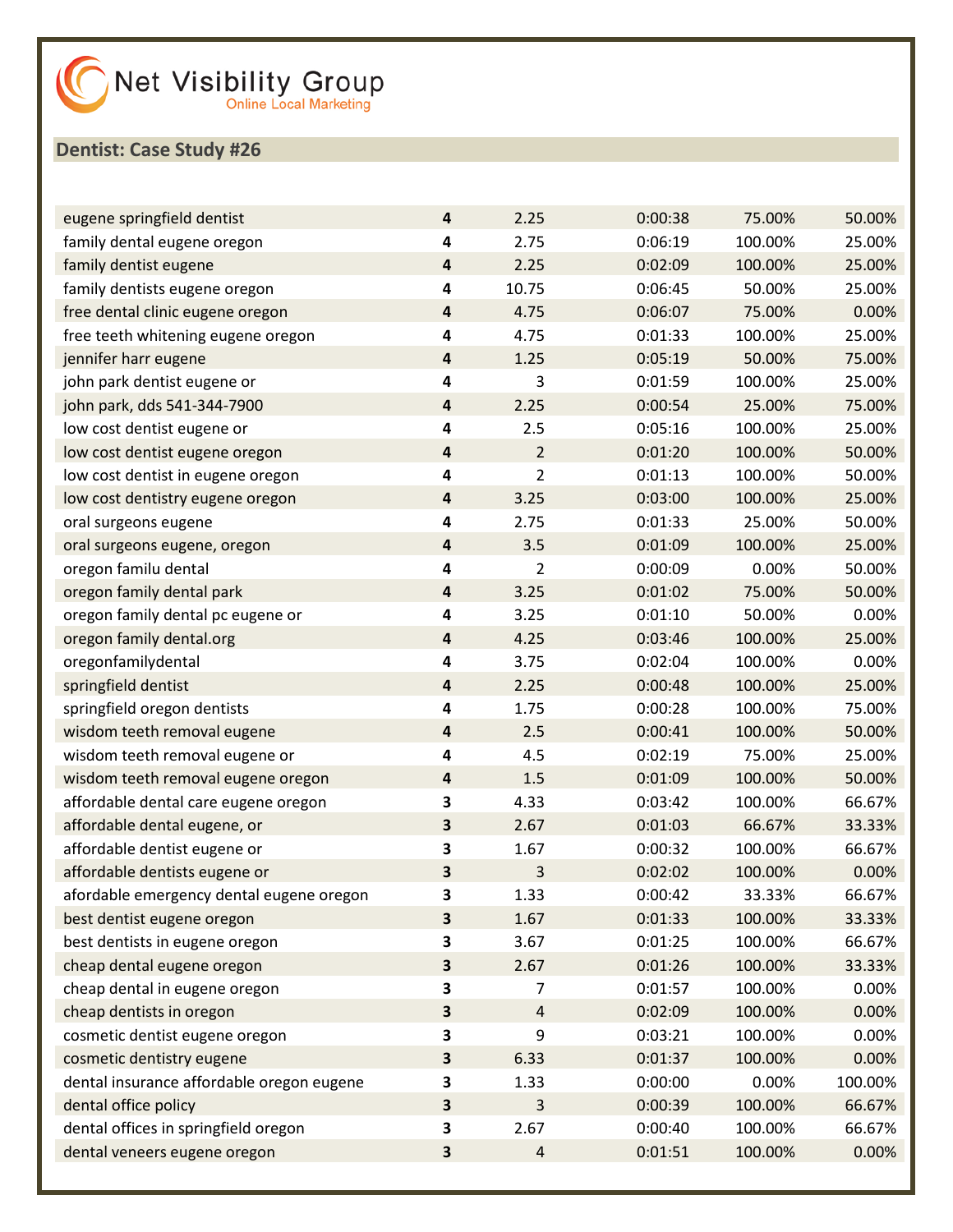| dentist - eugene, oregon         | 3                       | 2              | 0:00:06 | 100.00% | 33.33%  |
|----------------------------------|-------------------------|----------------|---------|---------|---------|
| dentist eugene oregon barger     | 3                       | 2.33           | 0:00:29 | 100.00% | 33.33%  |
| dentist eugene springfield       | 3                       | 2.67           | 0:01:21 | 66.67%  | 66.67%  |
| dentist in eugene                | 3                       | 2.67           | 0:01:33 | 100.00% | 33.33%  |
| dentist john park eugene         | 3                       | 2.33           | 0:00:23 | 100.00% | 33.33%  |
| dentist park eugene oregon       | $\overline{\mathbf{3}}$ | $\overline{4}$ | 0:02:32 | 100.00% | 33.33%  |
| dentist parks eugene or          | 3                       | $\mathbf{1}$   | 0:00:00 | 33.33%  | 100.00% |
| dentist, eugene, or              | $\overline{\mathbf{3}}$ | 2.67           | 0:00:33 | 100.00% | 33.33%  |
| dentists 97402                   | 3                       | 1              | 0:00:00 | 66.67%  | 100.00% |
| dentists in eugene oregon cheap  | $\overline{\mathbf{3}}$ | 5              | 0:03:20 | 100.00% | 33.33%  |
| dentists in springfield oregon   | 3                       | 1.67           | 0:00:40 | 66.67%  | 66.67%  |
| dentists near 97402              | 3                       | $\overline{2}$ | 0:07:02 | 33.33%  | 33.33%  |
| dentists, eugene oregon          | 3                       | 3.33           | 0:02:34 | 100.00% | 33.33%  |
| dentures springfield oregon      | $\overline{\mathbf{3}}$ | $\mathbf{1}$   | 0:00:00 | 100.00% | 100.00% |
| discount dentist eugene          | 3                       | 1              | 0:00:00 | 66.67%  | 100.00% |
| dr harr eugene oregon            | 3                       | 2              | 0:00:36 | 100.00% | 66.67%  |
| dr park eugene oregon dentist    | 3                       | 4.33           | 0:02:57 | 66.67%  | 33.33%  |
| dr. jennifer harr                | $\overline{\mathbf{3}}$ | $\mathbf{1}$   | 0:00:00 | 66.67%  | 100.00% |
| dr. john park eugene oregon      | 3                       | 4              | 0:01:46 | 66.67%  | 33.33%  |
| dr. park eugene dentist          | 3                       | 1.33           | 0:00:01 | 66.67%  | 66.67%  |
| dr. park eugene oregon           | 3                       | 6              | 0:04:16 | 66.67%  | 33.33%  |
| dr. park oregon family dental    | $\overline{\mathbf{3}}$ | 2.33           | 0:00:58 | 33.33%  | 66.67%  |
| emergency dentist eugene oregon  | 3                       | 1.33           | 0:00:15 | 100.00% | 66.67%  |
| endodontist, eugene, or          | 3                       | 2.67           | 0:00:43 | 100.00% | 0.00%   |
| eugene cosmetic dentists         | 3                       | 1.67           | 0:00:58 | 66.67%  | 33.33%  |
| eugene dental free whitening     | $\overline{\mathbf{3}}$ | 3              | 0:02:43 | 100.00% | 33.33%  |
| eugene dentist offices           | 3                       | 9              | 0:05:50 | 100.00% | 0.00%   |
| eugene dentistry                 | 3                       | 5.33           | 0:04:36 | 66.67%  | 33.33%  |
| eugene emergency dentists        | 3                       | 1.67           | 0:02:32 | 66.67%  | 0.00%   |
| eugene oregon cosmetic dentistry | 3                       | 6              | 0:01:36 | 100.00% | 0.00%   |
| eugene oregon oral surgeon       | 3                       | 2              | 0:06:53 | 100.00% | 33.33%  |
| eugene springfield dentists      | $\overline{\mathbf{3}}$ | $\overline{2}$ | 0:00:25 | 100.00% | 33.33%  |
| eugene, or                       | 3                       | 3.67           | 0:02:01 | 100.00% | 33.33%  |
| eugene, oregon dentists          | $\overline{\mathbf{3}}$ | 6              | 0:05:07 | 66.67%  | 0.00%   |
| eugene/springfield dentists      | 3                       | 3              | 0:03:36 | 100.00% | 33.33%  |
| family dental eugene or          | $\overline{\mathbf{3}}$ | $\mathbf{1}$   | 0:00:00 | 100.00% | 100.00% |
| family dental group oregon       | 3                       | 1.67           | 0:00:10 | 66.67%  | 66.67%  |
| family dentist eugene oregon     | $\overline{\mathbf{3}}$ | $\mathbf{1}$   | 0:00:00 | 100.00% | 100.00% |
| family dentistry eugene oregon   | 3                       | 7.67           | 0:09:12 | 100.00% | 33.33%  |
| family-dental.org                | $\overline{\mathbf{3}}$ | $\overline{2}$ | 0:08:56 | 33.33%  | 33.33%  |
| harr, jennifer I, dmd            | 3                       | 4.33           | 0:09:39 | 100.00% | 0.00%   |